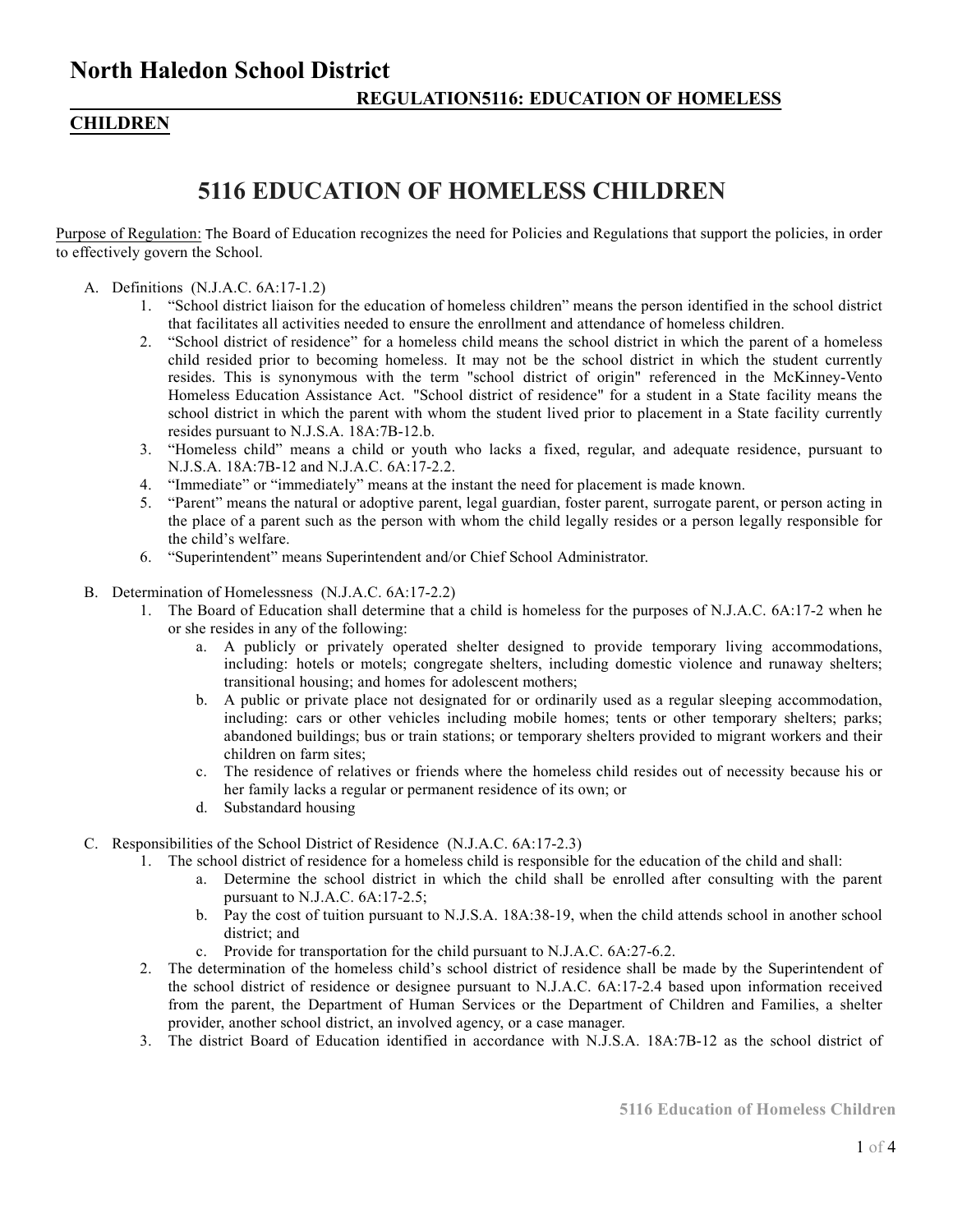## **North Haledon School District**

### **CHILDREN**

residence for a homeless child shall be the school district of residence until the parent establishes a permanent residence. Financial responsibility will remain with the homeless child's school district of residence until the family is deemed domiciled in another jurisdiction, pursuant to N.J.S.A. 18A:38-1.d.

- D. Designation of School District Liaisons and Their Responsibilities (N.J.A.C. 6A:17-2.4)
	- 1. The Superintendent identifies the Social Worker as the district liaison for the education of homeless children. The school district liaison shall:
		- a. Facilitate communication and cooperation between the school district of residence and the school district where the homeless child resides;
		- b. Develop procedures to ensure a homeless child residing in the school district is enrolled and attending school pursuant to N.J.A.C. 6A:17-2.5;
		- c. Ensure homeless families, children, and youth receive educational services for which they are eligible, including Head Start and Even Start programs, preschool programs administered by the local education agency, and referrals to health care, dental, mental health, and other appropriate services;
		- d. Inform parents of homeless children and youth of the educational and related opportunities available to their children and ensure that they are provided with meaningful opportunities to participate in the education of their children;
		- e. Ensure that public notice of the educational rights of homeless children and youth is disseminated where such children receive services, such as schools, family shelters, and soup kitchens;
		- f. Ensure enrollment disputes are resolved pursuant to N.J.A.C. 6A:17-2.7;
		- g. Ensure the parent of a homeless child or youth, or any unaccompanied youth, is fully informed of all transportation services, including transportation to the school district of residence, and is assisted in accessing transportation to the school selected under N.J.A.C. 6A:17-2.5;
		- h. Assist the parent to obtain the homeless child or youth's medical records or required immunizations; and
		- i. Assist an unaccompanied youth to ensure he or she is enrolled and is receiving all services pursuant to N.J.A.C. 6A:17.
	- 2. When a homeless child resides in a school district, the district liaison shall notify the liaison of the school district of residence within twenty-four hours of receiving notification from the parent, the Department of Human Services or the Department of Children and Families, a shelter director, an involved agency, or a case manager.
	- 3. Upon notification of the need for enrollment of a homeless child, the liaison in the school district of residence shall coordinate enrollment procedures immediately based upon the best interest of the child pursuant to N.J.A.C. 6A:17-2.5(b).
- E. School District Enrollment (N.J.A.C. 6A:17-2.5)
	- 1. The Superintendent of the school district of residence or designee shall decide in which district the homeless child shall be enrolled as follows:
		- a. Enroll the homeless child in the school district of residence to the extent feasible, except when doing so is contrary to the wishes of the homeless child's parent;
		- b. Continue the homeless child's education in the school district of last attendance if it is not the school district of residence; or
		- c. Enroll the homeless child in the school district where the child resides.
	- 2. The Superintendent of the school district of residence or designee shall decide the school district of enrollment of a homeless child based on what is determined to be in the best interest of the child after considering:
		- a. The enrollment of the homeless child in the school district of residence to the extent feasible, except when doing so is contrary to the wishes of the child's parent.
		- b. The continuity of the child's educational program;
		- c. The eligibility of the child for special instructional programs, including but not limited to bilingual,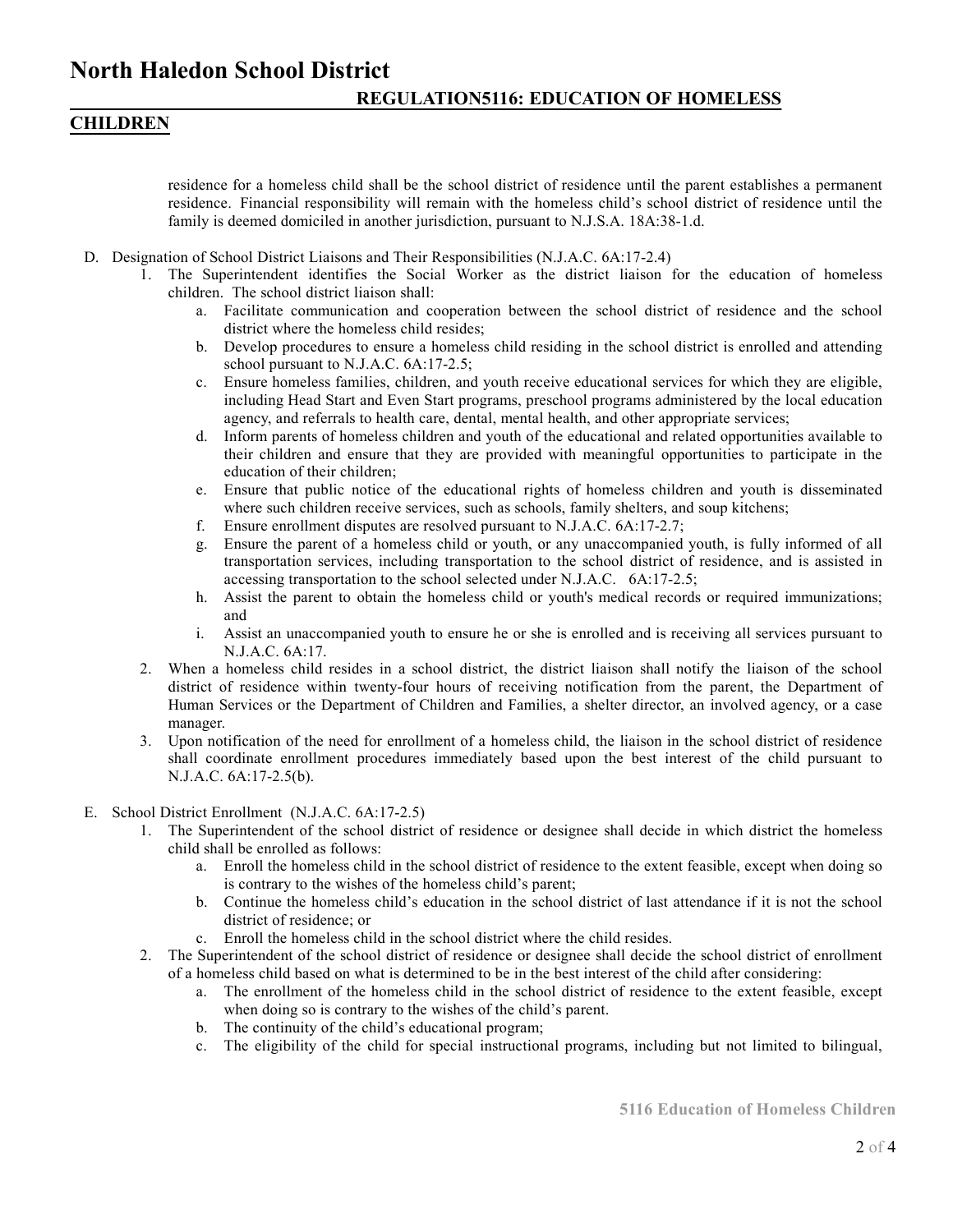### **North Haledon School District**

### **CHILDREN**

gifted and talented, special education, early childhood, and career and technical education programs; and

- d. The distance, travel time, and safety factors in coordinating transportation services from the residence to the school.
- 3. The Superintendent of the school district of residence or designee shall determine the child's school district enrollment immediately after consultation with the parent. The school district of residence shall adhere to the following procedures:
	- a. Enrollment decisions shall be made immediately upon notification of the need for enrollment. When the decision is made, the child will be enrolled immediately. If a dispute arises regarding enrollment of a homeless child, the homeless child shall be immediately enrolled in the school district in which enrollment is sought by the parent, pending resolution of the dispute pursuant to N.J.A.C. 6A:17-2.7.
	- b. Consultation with the parent regarding the enrollment decision and the right to appeal the decision shall be documented in writing.
	- c. A decision to enroll a homeless child in a school district other than the school district of residence or the school district requested by the parent shall be explained in writing and provided to the parent.
- 4. When a decision is made to enroll the child in a school district other than the school district of residence, the Superintendent or designee of the school district of residence shall forward to the new school district all relevant school and health records consistent with the provisions of N.J.A.C. 6A:32, School District Operations.
- 5. When a homeless child with a disability is enrolled in a school district other than the school district of residence, the school district of enrollment shall treat the student as a transfer student pursuant to N.J.A.C. 6A:14, Special Education.
- 6. When the school district of residence for a homeless child cannot be determined, the Superintendent or designee of the school district in which the child currently resides shall enroll the child immediately in the school district of the current residence or the school district of last attendance.
- 7. The school district selected pursuant to N.J.A.C. 6A:17-2 shall immediately enroll the homeless child or youth, even if the child or youth is unable to produce records normally required for enrollment such as previous academic records, medical records, proof of residency, or other documentation.
- 8. Enrollment in the school district of residence, the school district of last attendance if not the school district of residence, or the school district where the child resides shall continue for the duration of homelessness, including when a family becomes homeless between academic years, and also for the remainder of the academic year if the homeless child becomes permanently housed during the academic year.
- F. Parental Rights (N.J.A.C. 6A:17-2.6)
	- 1. Unless parental rights have been terminated by a court of competent jurisdiction, the parent retains all rights under N.J.A.C. 6A:17-2.1 et seq.
- G. Disputes and Appeals (N.J.A.C. 6A:17-2.7)
	- 1. When a dispute occurs regarding the determination of homelessness or the determination of the school district of enrollment made by the school district of residence, the Superintendent(s) or designee(s) of the involved school district(s) or the child's parent(s) shall immediately notify the Executive County Superintendent of Schools, who, in consultation with the Department's McKinney-Vento Homeless Education Coordinator or designee, shall immediately decide the child's status. If a dispute remains between the parent and the involved school district(s) following the Executive County Superintendent's determination, the parent or the involved district Board(s) of Education may appeal to the Commissioner of Education for a determination pursuant to N.J.A.C. 6A:3, Controversies and Disputes.
	- 2. When a school district designated as the school district of residence disputes its designation as the school district of residence, or where no designation can be agreed upon by the involved school districts, the Superintendent(s) or designee(s) of the involved school districts shall immediately notify the Executive County Superintendent of Schools, who shall make a determination immediately, if possible, but no later than within forty-eight hours.